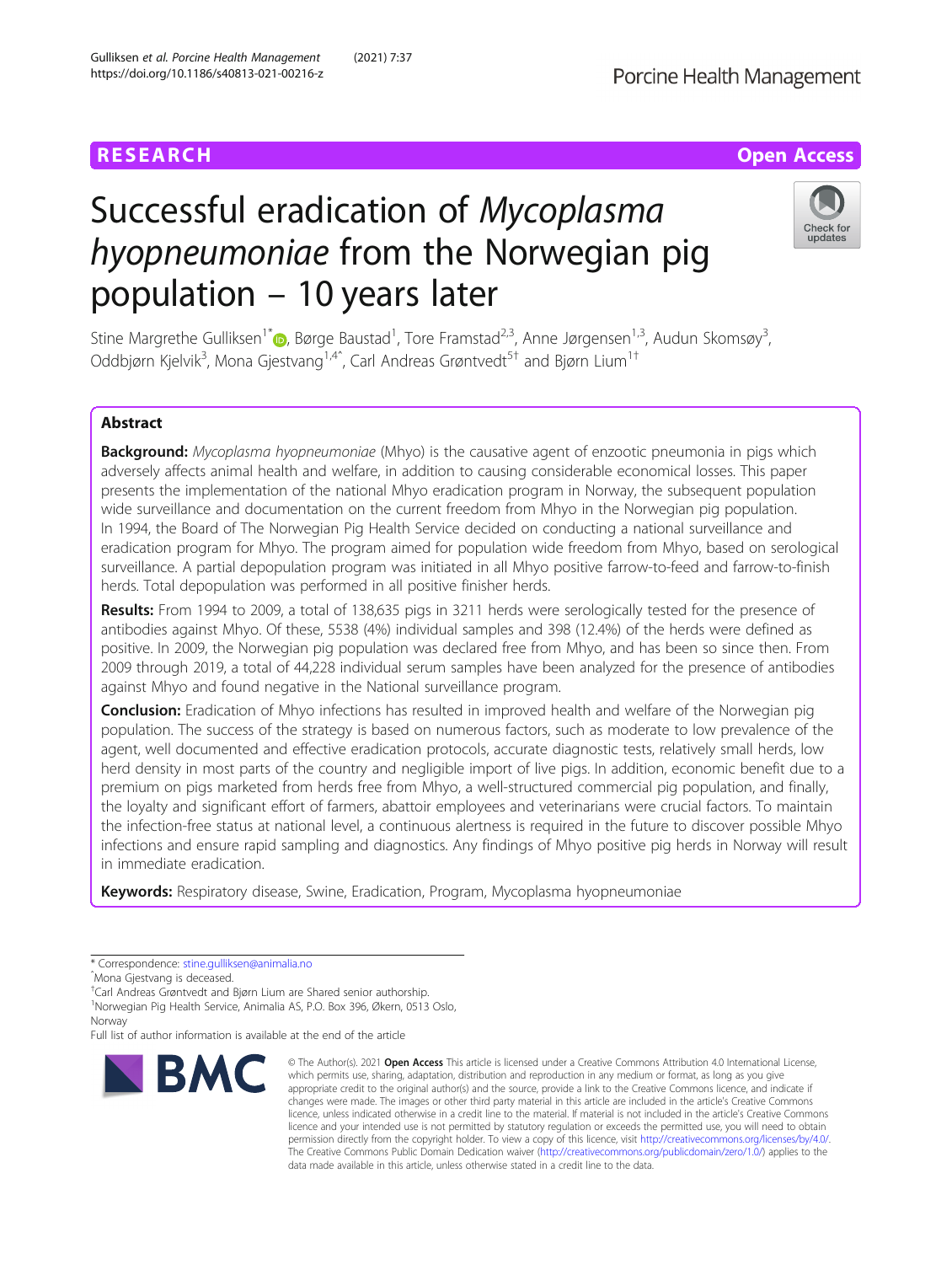# Background

Mycoplasma hyopneumoniae (Mhyo) is the causative agent of enzootic pneumonia (EP) in pigs and is prevalent in pig populations worldwide [[28](#page-9-0)]. EP is adversely affecting animal welfare and is a significant cause of economic loss to pig producers due to decreased performance of the pigs and increased use of antibiotics [[28](#page-9-0), [35](#page-9-0)]. Mhyo has also been identified as an important contributor to the development and severity of porcine respiratory disease complex (PRDC), where it interacts with other pathogens, such as Pasteurella multocida (PMT), Actinobacillus pleuropneumoniae (APP), porcine reproductive and respiratory syndrome virus (PRRSV), swine influenza virus (SIV), and porcine circovirus type 2 (PCV2) [[28](#page-9-0)].

The main clinical sign associated with Mhyo infections is a chronic non-productive cough appearing 10 to 16 days post infection [\[38](#page-9-0)], and is usually evident in grower-finishing pigs. Mhyo disrupts the respiratory mucosal clearance system by colonizing the cilia on the epithelial surface, and by modulating the immune system of the respiratory tract [[30](#page-9-0)]. The pathogen is mainly transmitted horizontally from infected pigs to non-infected pen mates and from sows to their offspring during the suckling period [\[25,](#page-9-0) [26,](#page-9-0) [31\]](#page-9-0).

In order to improve animal welfare and reduce the economic losses, several control measures, including optimizing management and housing, vaccination and strategic antimicrobial medication are utilized (reviewed by [\[12,](#page-9-0) [22\]](#page-9-0)). When preventive measures are insufficient, or when herd freedom from Mhyo is desired, eradication protocols may be implemented [[12\]](#page-9-0). Various eradication protocols have been described and are well established in many countries, including depopulation and repopulation, partial depopulation, herd closure (i.e. ceasing introduction of replacement sows into the herd for at least 6 months) and medication [[12](#page-9-0)], and whole-herd medication without herd closure [[40\]](#page-9-0). A regional, and eventually, national eradication program was first implemented in Switzerland in the late 1980s [[34,](#page-9-0) [41](#page-9-0)]. The Swiss program aimed to obtain farms free from clinical disease caused by Mhyo and defined serotypes of APP based on a method including partial depopulation. A similar program was implemented in Finland a few years later [[10,](#page-9-0) [29\]](#page-9-0).

In the 1990s, lung lesions indicative of Mhyo infections were found in 10 to 20% of Norwegian slaughter pigs scored at the abattoir [\[3,](#page-8-0) [15,](#page-9-0) [17](#page-9-0), [18\]](#page-9-0), and preliminary serological surveys of the Norwegian pig population indicated that between 15 and 20% of the sow herds were infected with Mhyo, however with a substantial variation between counties [\[1](#page-8-0), [13](#page-9-0)].

In 1994, the Norwegian pig production sector (including The Norwegian Pig Health Service, the pig breeder's organization (Norsvin SA) and the abattoir organizations) agreed on a long-term strategy for surveillance and control of EP. The strategy included the ambition of implementing a national eradication program for Mhyo with the goal of population-wide freedom. The intermediate objectives were to maintain the Mhyo-free status of all nucleus and multiplier breeding herds and to perform a serological screening for antibodies against Mhyo in all sow herds. In addition, the strategy aimed for strictly regulated trade and thereby preventing pigs from infected herds being mixed with pigs from non-infected herds. The final objectives were to eradicate Mhyo from all pig herds in defined regions in 2–3 years, and from all herds in the country within 5 to 8 years.

This paper presents the implementation of the national eradication program in Norway, the subsequent population wide surveillance and documentation on the current freedom from Mhyo in the Norwegian pig population.

#### **Results**

Between 1994 and 2009, serum or colostrum samples from a total of 138,635 pigs in 3211 herds were serologically tested for the presence of antibodies against Mhyo (Table [1](#page-2-0)). Of these, 5538 (4%) individual samples and 398 (12.4%) of the herds were defined as positive. The screening detected no positive herds in the counties of Telemark, and Sogn and Fjordane. The highest proportion of positive herds (19.7%) were found in Rogaland county in the south-west of Norway. Number of herds tested yearly ranged from 95 (in 1994) to 1233 (in 2001), and most herds were tested more than once during the period (Fig. [1](#page-2-0)).

Between 1994 and 1998 all nucleus and multiplier herds  $(n = 216)$  were tested for antibodies against Mhyo. A total of 12.5% of these  $(n = 27)$  were found positive and were obliged to perform an eradication program. In 1998 the annual serological screening for antibodies to Mhyo detected no seropositive nucleus herds and only one seropositive multiplier herd. During the years 1999 to 2003 all nucleus and multiplier herds were documented free from Mhyo. One multiplier herd in Rogaland county was reinfected by Mhyo both in 2004 and 2007, most probably from contaminated animal transport vehicles or infected neighboring herds. All nucleus and multiplier herds have been free from Mhyo since 2007.

By the end of 2003 and 2005 the pig population in nine and fourteen of 18 counties respectively, were considered free from Mhyo (Table [1](#page-2-0)). The last known Mhyo positive sow herd in Rogaland completed the eradication program in October 2006, and by the end of the year, there were no known Mhyo positive sow herds in Norway.

In 2007 an intensive serological screening of all sow herds in Rogaland ( $n = 390$ ) was performed. Seven of the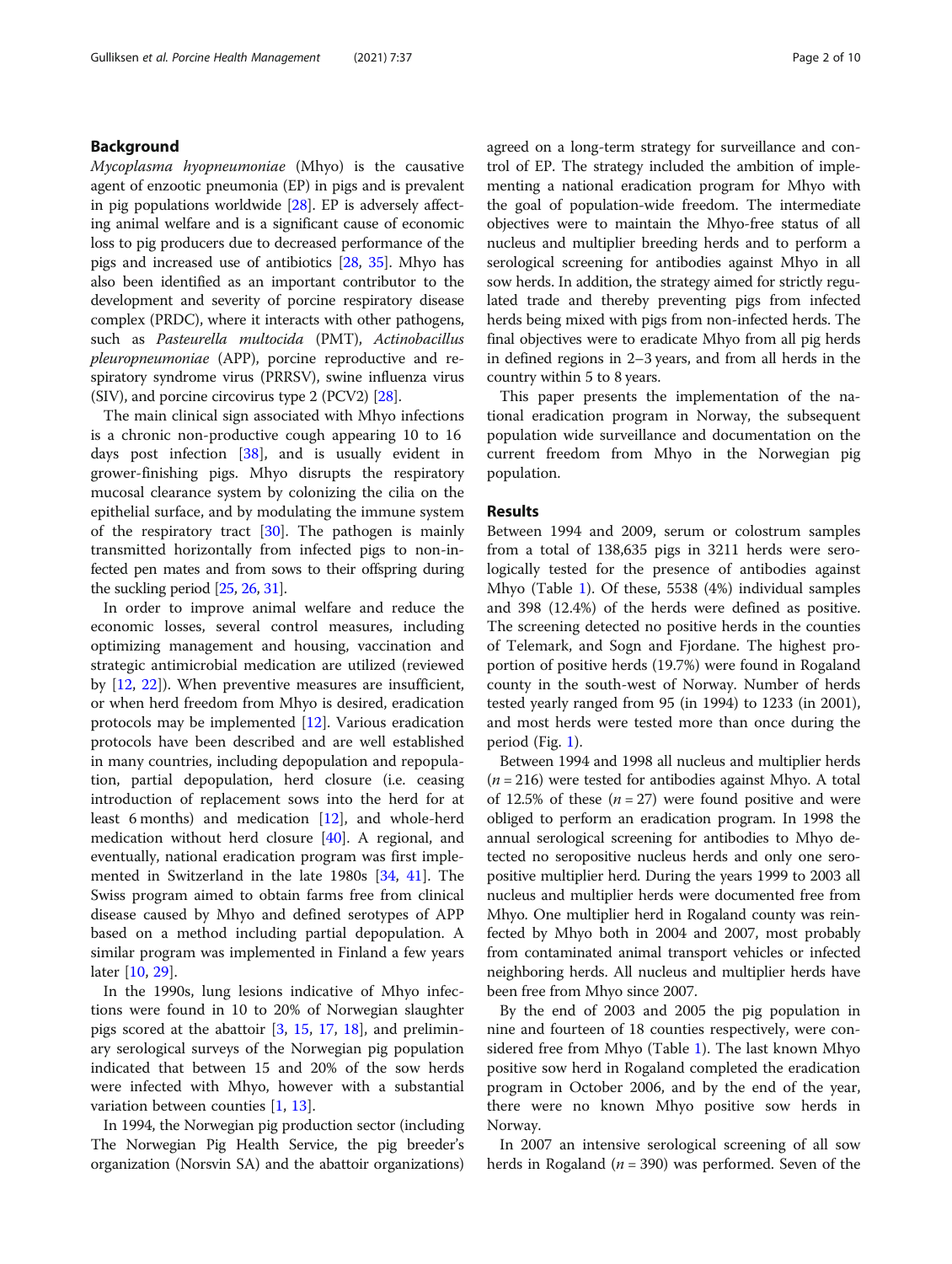| County            | <b>Herds tested</b> | <b>Herds Mhyo</b><br>positive (%) | Last year of Mhyo<br>positive sample |  |  |
|-------------------|---------------------|-----------------------------------|--------------------------------------|--|--|
| Østfold           | 192                 | 13(6.8)                           | 2003                                 |  |  |
| Akershus          | 135                 | 17 (12.6)                         | 2005                                 |  |  |
| Hedmark           | 257                 | 33 (12.8)                         | 2005                                 |  |  |
| Oppland           | 253                 | 16(6.3)                           | 2006                                 |  |  |
| <b>Buskerud</b>   | 42                  | 4(9.5)                            | 2005                                 |  |  |
| Vestfold          | 160                 | 10(6.3)                           | 2003                                 |  |  |
| <b>Telemark</b>   | 44                  | 0(0)                              |                                      |  |  |
| Aust-Agder        | 17                  | 3(17.6)                           | 1999                                 |  |  |
| Vest-Agder        | 29                  | 2(6.9)                            | 2006                                 |  |  |
| Rogaland          | 988                 | 195 (19.7)                        | 2008                                 |  |  |
| Hordaland         | 106                 | 6(5.7)                            | 2007                                 |  |  |
| Sogn- og Fjordane | 83                  | 0(0)                              |                                      |  |  |
| Møre og Romsdal   | 93                  | 14(14.3)                          | 2003                                 |  |  |
| Sør-Trøndelag     | 124                 | 17(13.7)                          | 2005                                 |  |  |
| Nord-Trøndelag    | 523                 | 57 (10.9)                         | 2005                                 |  |  |
| Nordland          | 114                 | 9(7.9)                            | 2001                                 |  |  |
| <b>Troms</b>      | 38                  | 1(2.6)                            | 2002                                 |  |  |
| Finnmark          | 13                  | 1(7.6)                            | 2001                                 |  |  |
| Norway            | 3211                | 398 (12.4)                        | 2008                                 |  |  |

<span id="page-2-0"></span>Table 1 Results from the Mhyo screening of serum and colostrum samples from Norwegian pig herds

Legend: Results from the screening of serum and colostrum samples from Norwegian pig herds serologically tested for the presence of antibodies against Mycoplasma hyopneumoniae (Mhyo) between 1994 and 2008

390 sow herds (1.8%) were found positive. In addition, in October, the multiplier herd, mentioned above, tested positive again. The infection had spread to five commercial herds through trade of live pigs from the multiplier herd. The cause of the reinfection was never discovered.

Based on this finding, it was decided to test all pig herds in Rogaland during 2008 and 2009, both sow herds and finisher herds. Due to high herd density and a history of several reinfections in this area, commercial Mhyo vaccines (Respisure™ or Suvaxyn Mhyo™) were used in

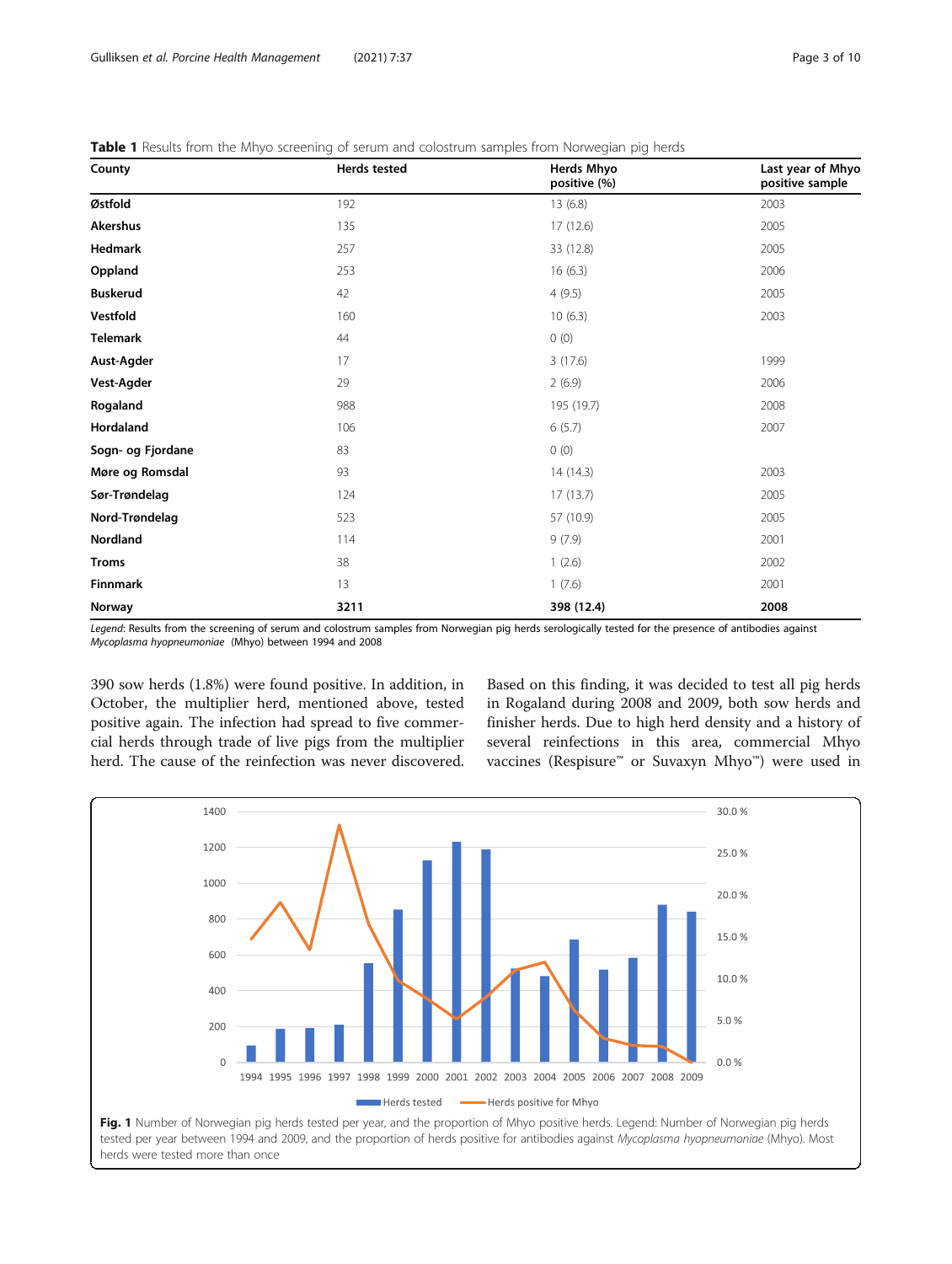Mhyo positive sow herds  $(n = 8)$  in Rogaland in 2006 to 2008.

In April 2008, a sow pool system, including the central insemination and gestation unit and six out of nine associated farrow-to-feed satellite herds all localized in Rogaland were found positive. In addition, five finisher herds associated with the sow pool system were found positive. In all these herds it was decided to perform eradication through total depopulation in order to quickly eliminate Mhyo positive pigs and holdings from the area. Subsequent washing and disinfection were performed before restocking with pigs from Mhyo-free herds. The last eradications were completed in 2008.

From 2009 through 2019, a total of 44,228 individual serum samples have been analyzed for the presence of antibodies against Mhyo (Table 2). From 2009 to 2015, all samples tested were negative. In 2016 and 2017, samples from two and one herd, respectively, were found positive. The samples were found in herds performing vaccination against Mhyo in relation to planned export of gilts.

Except for the eradications in the sow pool system in 2008, where much of the costs were paid by the insurance and slaughterhouse companies, the costs of the eradications were paid by the farmers. The costs varied widely between herds, depending on the production form, building facilities and the planning.

Approximately 40% of the analysis costs were covered by the farmers, while 40–50% were paid by the Norwegian Pig Health Service through collective funds from a pork levy all farmers are required to pay based on kilograms delivered to the abattoir. The last 10–20% were payed primarily by the abattoirs. In addition, Norsvin SA and

gilts for export

The Norwegian Veterinary Institute contributed with smaller amounts. The costs per herd varied immensely depending on herd type, and size, and how the herds managed to organize the production flow during the eradication period.

The annual economic benefit of freedom from Mhyo in the Norwegian pig population (1.5 mill pigs slaughtered per year) was in 2009 roughly estimated to 7–18 million NOK [\[20](#page-9-0)].

# **Discussion**

# Comparison with other eradication programs

The benefits of disease-free populations of pigs include improved animal welfare, increased production at reduced cost, reduced need for antibiotics and increased job satisfaction. Several countries have established programs to create pig herds free from defined respiratory agents, such as Mhyo  $[12]$  $[12]$ , but regional and national eradication and control measures for Mhyo have to our knowledge only been implemented in Switzerland [\[41](#page-9-0)], Finland [[10\]](#page-9-0) and Norway [\[19](#page-9-0)]. During the initial screenings in Switzerland in 1994, the annual incidence of EP in pig herds joining the Swiss Pig health Service (SPHS), accounting for 85% of the breeding and multiplying farms, was found to be 2–4%, with regional differences and local maximum incidences up to 12% [\[34](#page-9-0)]. This coincides well with the initial pre-campaign results from Norway, although the SPHS herds in Switzerland were already monitored for respiratory disease and classified as high health herds prior to the serological screening. In comparison, antibodies to Mhyo were detected in 65% of 2578 sows in 100% of 67 herds in north-west Germany [[6](#page-8-0)]. The low incidences of Mhyo infection

Table 2 Results from serological testing of Norwegian pig herds for Mycoplasma hyopneumoniae (Mhyo)

|      | $\tilde{\phantom{a}}$<br>$\tilde{}$<br>. | $\overline{\phantom{a}}$<br>$\sim$<br>$\sim$ |                                        |
|------|------------------------------------------|----------------------------------------------|----------------------------------------|
| Year | Herds                                    | <b>Samples</b>                               | Herds with Mhyo<br>antibodies detected |
| 2009 | 847                                      | 9620                                         | $\mathbf 0$                            |
| 2010 | 212                                      | 2745                                         | $\mathbf 0$                            |
| 2011 | 210                                      | 2415                                         | $\mathbf 0$                            |
| 2012 | 777                                      | 5348                                         | $\mathbf 0$                            |
| 2013 | 763                                      | 5348                                         | $\mathbf 0$                            |
| 2014 | 467                                      | 3321                                         | $\mathbf 0$                            |
| 2015 | 398                                      | 2938                                         | $\mathbf 0$                            |
| 2016 | 458                                      | 2972                                         | $2^a$                                  |
| 2017 | 385                                      | 3021                                         | 1 <sup>b</sup>                         |
| 2018 | 362                                      | 3070                                         | $\mathbf 0$                            |
| 2019 | 397                                      | 3430                                         | $\mathbf 0$                            |

Legend: Results from serological testing of Norwegian pig herds for the occurrence of antibodies against Mycoplasma hyopneumoniae (Mhyo) in the national control program 2009-2019

<sup>3</sup>Six and four samples from two herds respectively, tested positive for the occurrence of antibodies against Mhyo due to vaccination of gilts for export b<br>Two samples from one herd identical to one of the two herds from 2016, tested positive for the occurrence of antibodies against Mhyo due to vaccination of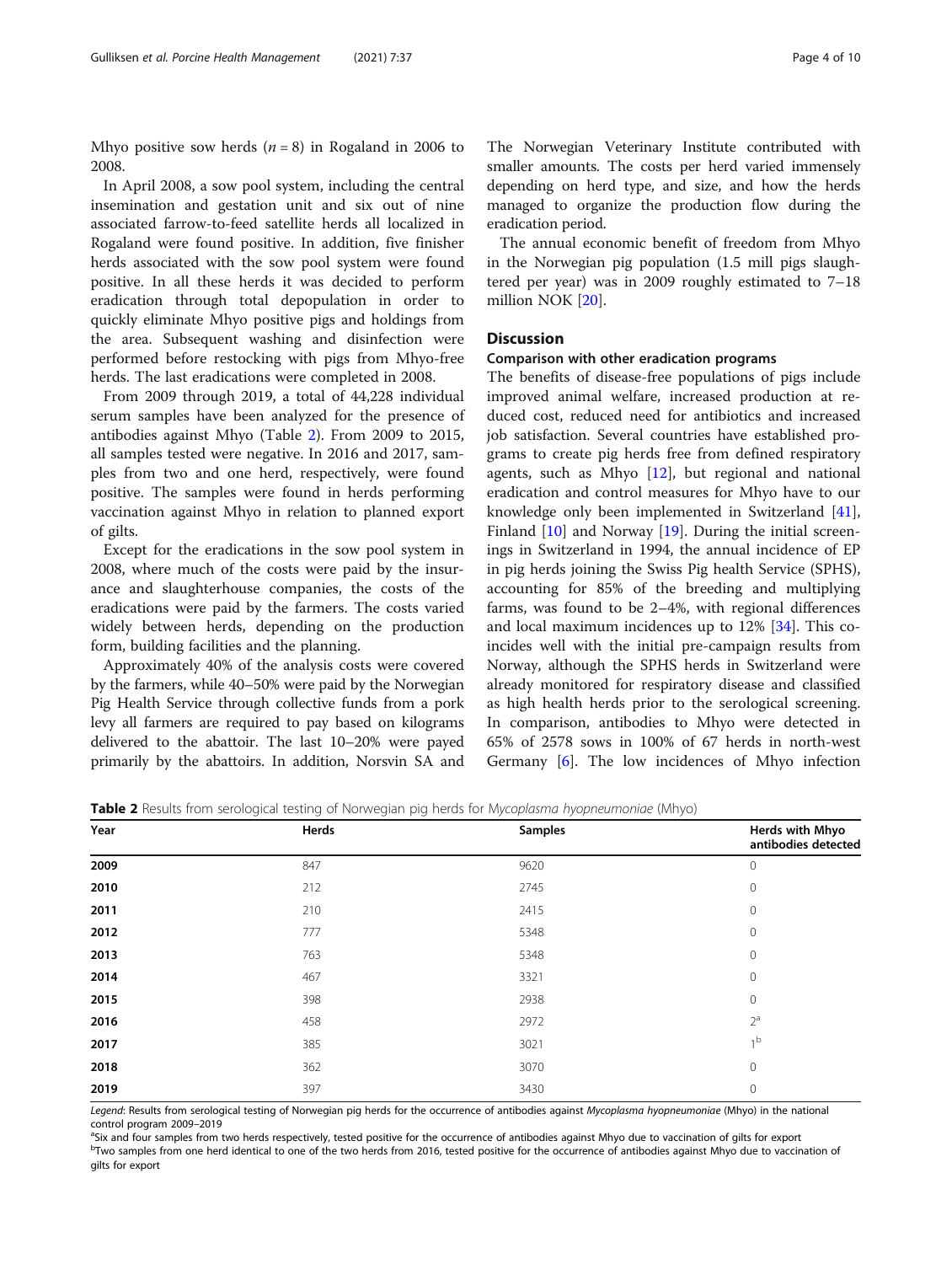found in Norway, Finland and Switzerland have been important in order to succeed with the elimination protocols at regional and national level. Heinonen et al. [[10](#page-9-0)] reported a success rate of 81% in their eradication program performed in 21 Mhyo infected pig herds joining a Finnish health class program. A similar success rate was found in the Norwegian eradication program, although the number of failed eradications varied between regions, with the highest occurrence of failures in Rogaland. These failures were mainly due to inadequate follow-up of the eradication protocols, reinfections from neighboring herds and infected animal transport vehicles.

In Switzerland, trade of subclinically infected live animals was found to cause most outbreaks of respiratory disease during the national control program [[9,](#page-8-0) [34\]](#page-9-0). This coincides with the experience from Norway. In the Norwegian program, trade with live pigs was strictly regulated to prevent pigs from infected herds being mixed with pigs from non-infected herds, but in spite of this, most of the reinfections were probably caused by trade of infected pigs or spread by contaminated transport vehicles. Unfortunately, there was not performed any research to trace the source of reinfections.

#### Eradication protocols

Total depopulation and repopulation (depop-repop) have long been recognized as the most successful and reliable means to eradicate disease [[12](#page-9-0)]. In addition, it includes the possibility to eliminate more than one pathogen at once, and the opportunity to improve genetics. On the other hand, total depop-repop includes a complete loss of production from the time the herd is emptied until replacement sows begin farrowing, and it is undesirable on farms with animals of high genetic value (i.e. nucleus or multiplier farms). The partial depopulation protocol used in the Norwegian eradication program, is less expensive  $[41]$  $[41]$ , but it is mainly suited for small herds [[22\]](#page-9-0). In Rogaland, eradication through complete depop-repop was performed in all Mhyo positive herds in the final stage of the eradication program. Additional efforts were needed to succeed, and an integrated approach across the entire region was necessary to control the infection. There were several reasons for the additional challenges in this region, including high herd density, continuous production in several finisher herds and poorer regulation of trade in live pigs. The vaccination used in the last eight Mhyo positive sow herds in this county in the last years of the eradication program was an attempt to reduce the infectious pressure both in the herds and relative to neighboring herds during the period from the herds tested positive until the eradication program was performed. Vaccines have been found to reduce the number of Mhyo organisms in the respiratory tract and decrease the infection level in a herd [\[18,](#page-9-0) [24](#page-9-0), [32](#page-9-0)]. The effect of implementing this measure in Rogaland at the end stage of the national eradication program is uncertain and was most probably not essential for the success of the program.

# Risk factors

Stärk et al. [\[33](#page-9-0)] found that the distance between the herds, the density of the pig population in the area, the distance to the road and differences in the topography were important risk factors for reinfection of herds with Mhyo. Norway, Switzerland and Finland have favorable geographical conditions with mountains and forests creating natural infection barriers and low herd densities, reducing the risk of reinfections. Several studies show that the health status of neighboring farms and their geographical distance from the farm under observation are significant risk factors for Mhyo infection [\[5](#page-8-0), [33](#page-9-0), [39](#page-9-0)]. Dee et al. [[2\]](#page-8-0) showed that Mhyo could be identified in samples 4.7 km from their source, and Otake et al. [[27](#page-9-0)] recovered Mhyo in air samples more than 9 km from their source. In the Norwegian eradication program, the distance between pig herds was only 2–300 m in several cases. Despite this, the number of reinfections was low. Similar to Finland and Switzerland, the herd sizes in Norway are small in an international perspective. Large herd size has generally been considered a risk factor for respiratory disease in pigs [\[22\]](#page-9-0), hence the low incidences of Mhyo infections and the low number of reinfections in these countries, might have been influenced by this. The risk of airborne transmission of pathogens is also reduced when the herd sizes are small and the number of susceptible animals in an area in general is low [\[33](#page-9-0)]. On the other hand, other studies have shown no association between herd size and the prevalence of Mhyo infections [[6,](#page-8-0) [21](#page-9-0)], and even a reduced risk for disease in large herds has been reported, due to owners of large herds more frequently adopting management and housing practices that reduce this risk compared with owners of smaller herds [[4\]](#page-8-0).

Management factors such as production system, purchase of animals, animal stocking density, biosecurity measures and housing conditions are important factors in the control of respiratory infections [\[10](#page-9-0)]. All-in-allout management of the farrowing units in sow herds and age segregated systems in herds with growerfinishers have been found beneficial as it can help prevent cross-contamination between batches and allows the farmer to clean the facilities between groups of pigs [[6,](#page-8-0) [11](#page-9-0)]. Heinonen et al. [\[10](#page-9-0)] concluded that the distance between infected and uninfected pigs was one of the most important risk factors for the spreading of Mhyo and recommended that different age groups of animals always should be kept as far away from each other as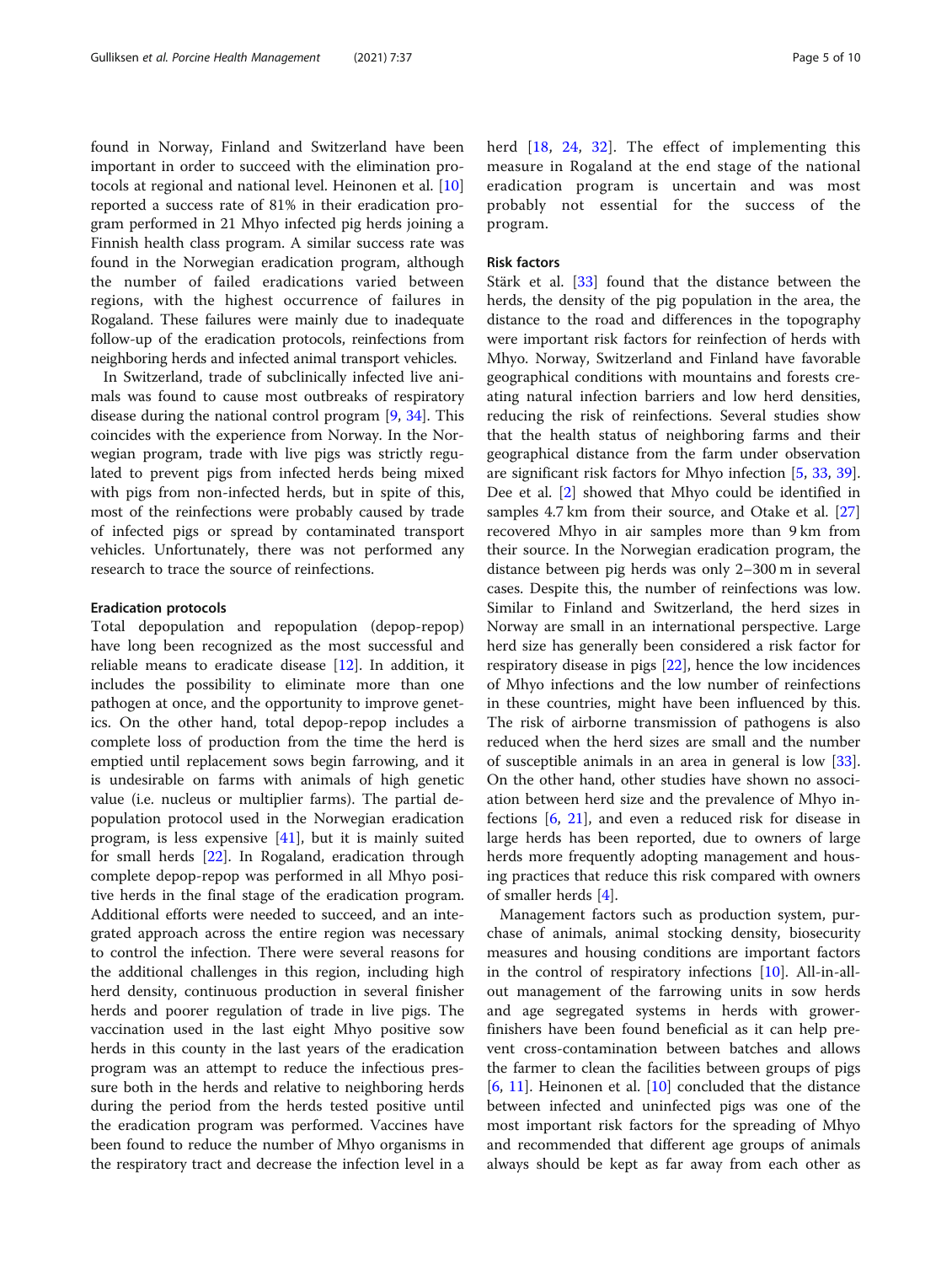possible to avoid airborne transmission. In Norway, allin-all-out production, either by compartment in sow herds, or on herd level in finisher herds, was introduced in many herds during the eradication program. Also, other biosecurity measures within and between herds, i.e. daily cleaning routines and proper use of biosecurity barriers like hygiene locks for persons entering the pig holdings, were improved to reduce the risk of infection.

The commercial Norwegian pig population is organized in a pyramidal structure with unidirectional animal flow from closed pure-breed genetic nucleus herds at the apex, through multiplier herds producing hybrid sows for productions herds (farrow-to-feed or farrow-tofinish) and specialized fattening pig producers. Hence, by annual serological testing for Mhyo of all nucleus and multiplier herds and sow pool systems, the potential risk of spreading a possible infection is limited. The risk of reintroduction of Mhyo in the Norwegian pig population is relatively small as there are mandatory requirements of documented Mhyo freedom for all import of pigs from abroad, and the import itself is negligible. From 1994 to 2018 a total of 254 pigs in 11 batches were imported, only 36 of them (in two imports) after 2008 [[36\]](#page-9-0). Continued systematic testing of all imported live pigs is crucial to reduce the risk of reinfection to the pig population.

The growing interest for outdoor pig production represents an increased concern of introducing Mhyo through direct contact between potentially infected wild boar and domesticated pigs kept outdoor. Therefore, in 2018 the Norwegian Veterinary Institute, in cooperation with the Norwegian pig production sector, initiated a surveillance program for Mhyo in wild boar. During 2018 and 2019, blood samples from a total of 92 wild boars were tested for the occurrence of antibodies against Mhyo. All samples were negative [[8\]](#page-8-0). The results of a Swiss study [[14\]](#page-9-0) concluded that transmission of Mhyo between wild boars and domestic pigs is possible, but the persistence of Mhyo within a farm as well as transmission between farms were factors more important for sporadic outbreaks than contact to wild boar. Further surveillance is warranted to consider the potential significance of wild boar as a risk factor for introduction of Mhyo to the Norwegian domestic pig population.

Another potential risk factor is the use of mini pigs as companion animals. Mini pigs are not part of the surveillance program for Mhyo in pigs in Norway. Even though mini pigs are normally kept as pets, and as such away from pigs in commercial farms, there is still a risk of spreading pathogens between the two. This is exemplified by some farms having used mini pigs as teaser boars for stimulating the sows before artificial insemination. After entering the breeding herd, these teaser boars usually come in close nose-to-nose contact with a considerable portion of the sow herd within a short time period. The use of mini pigs as teaser boars is not in accordance with the Norwegian pig productions sector's recommendations.

## Diagnostic tests

When tracking swine respiratory disease outbreaks in endemically Mhyo infected populations, various diagnostic methods are available [[23](#page-9-0)], but serological testing still seems to be the preferred method to document population freedom. As opposed to the Swiss Mhyo surveillance- and control program aiming to maintain the absence of disease [[34](#page-9-0)], the goal of the Norwegian Mhyo program is the documentation of the absence of the causative agent. Like Norway, Finland used serological mass testing for this purpose after completion of the eradication program [\[29\]](#page-9-0). Serological analysis is a rapid and inexpensive method for screening of pathogens, and the sensitivity and specificity of the ELISA test used both in Norway and Finland is extremely high and have been reported to be 100% (98–100%, confidence interval 95%) and  $100\%$  (93–100%), respectively [\[37\]](#page-9-0). In these tests, antibodies are detected regardless of origin. Hence, antibodies acquired through maternal immunity or immunization through vaccination can result in seropositivity [\[22\]](#page-9-0). In Norway in 2016 and 2017, positive samples were found in two herds and one herd, respectively. Retesting of these herds was planned, and all transport of pigs from the seropositive herds was immediately stopped. But when going through the identification numbers of the sampled pigs, it was discovered that the seropositive individual pigs had been vaccinated due to planned exports of gilts in the nucleus herd from which the pigs originated. Hence, the additional sampling was cancelled. All samples from these herds have been negative since. Improved routines of vaccination records in the nucleus herds were implemented to avoid similar incidences in the future. It would be beneficial, and research is needed, to further improve Mhyo ELISAs to include discrimination between infected and vaccinated pigs [\[23](#page-9-0)]. However, in Norway, in a highly regulated and non-vaccinated population, this challenge is greatly reduced or eliminated.

# Conclusions

The success of the Norwegian eradication strategy is based on ambitious decisions made by the board of the Norwegian Pig Health Service, but several factors have been crucial to obtain and are still crucial to maintain the national status of Mhyo freedom. This includes the initial moderate to low incidence of the agent, well documented and effective eradication protocols, accurate diagnostic tests, small commercial herds in an international perspective, low herd density and negligible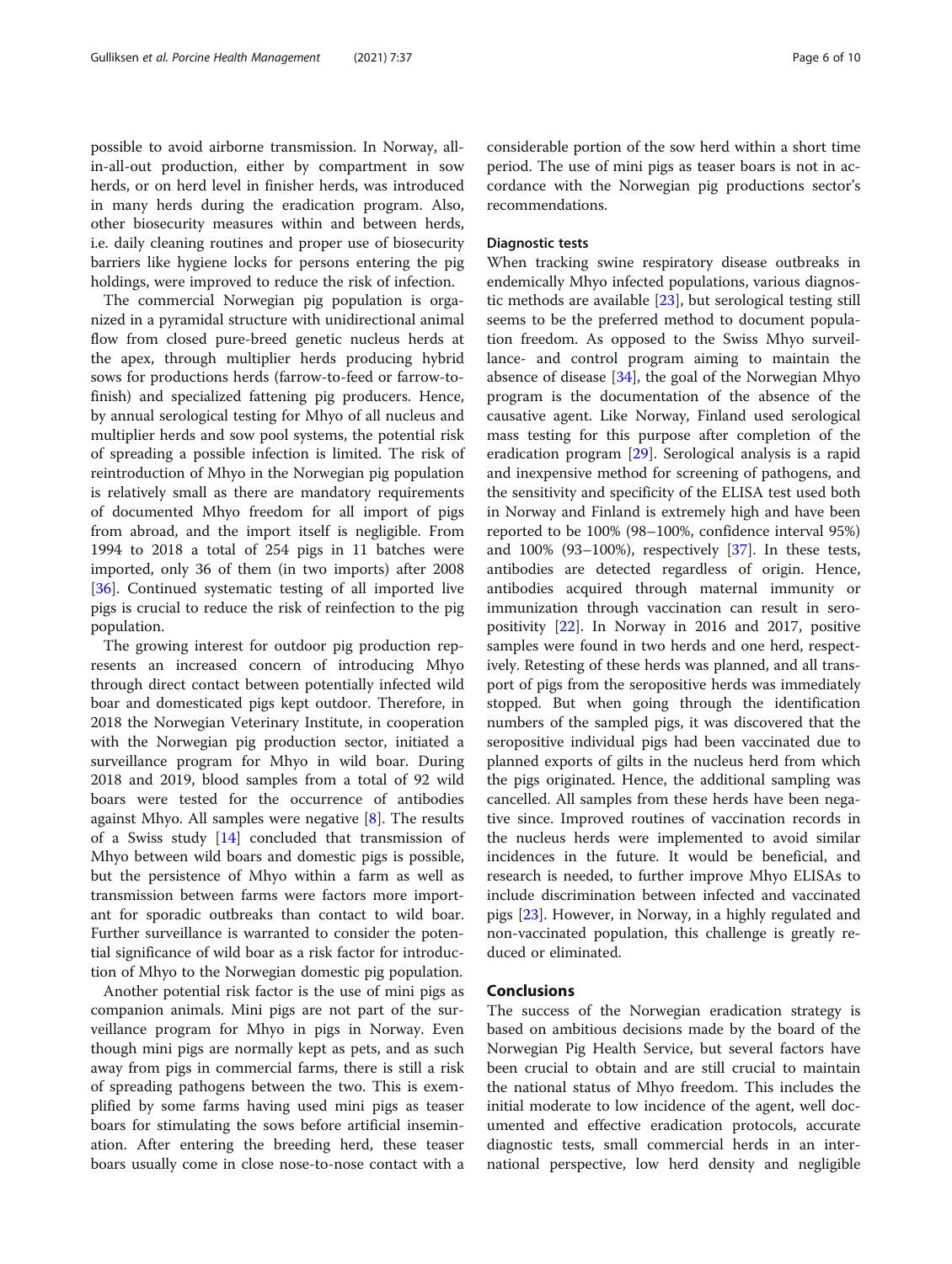import of live pigs with mandatory requirements of documented Mhyo freedom for those imported. In addition, a well-structured commercial pig population with stringent adherence to unidirectional live animal flow, the economic benefit due to a premium on pigs marketed from herds free from Mhyo, and finally, the loyalty and significant effort of farmers, abattoir employees and local veterinarians were crucial factors for success.

The prolonged active serosurveillance, in combination with the low prevalence of EP-like lesions in abattoirs, provides a solid basis for concluding that the commercial pig population in Norway is free from Mhyo. To maintain the infection-free status at national level, a continuous alertness from veterinarians, the food safety authorities performing clinical registrations at the abattoir, farmers and other advisors is required in the future to discover possible Mhyo infections and ensure rapid sampling and diagnostics. Any findings of Mhyo positive pig herds in Norway will result in immediate eradication.

# Methods

#### Initial eradication attempt

Already in 1992, four farrow-to-finish herds (two nucleus herds and two farrow-to-finish herds), with an average size of 25 sows, were selected for an Mhyo eradication attempt  $[16]$  $[16]$ . The diagnosis of EP was based on clinical signs (coughing and/or dyspnea), serology (ELISA), an indirect immunofluorescence (IIF) assay and pathological findings in lungs indicative of Mhyo infection (chronic consolidation and/or pleuritis of the cranioventral lung) [\[16](#page-9-0)]. Clinical signs of respiratory disease were found in pigs in all four herds, the prevalence of antibodies against Mhyo was found to be 54–100%, and the incidence of lung lesions at slaughter ranged from 23.6 to 40% in the participating herds. Lesions at slaughter were recorded according to defined protocols from the Norwegian Food Safety Authority at that time. The eradications were carried out according to the method described by Zimmerman et al. [[41](#page-9-0)], except that suckling piglets were present during the eradication period in two of the herds. All units and pens were cleaned and disinfected, using sodium hypochlorite and calcium hydroxide as disinfectants.

To control the Mhyo status of each herd, fatteners born after completing the eradication were serologically tested at slaughter (30–113 samples per herd). In addition, lungs from all pigs slaughtered were examined macroscopically for lesions 18–33 months after the eradication program was completed. Lungs with lesions suggestive of Mhyo infection were subject to histopathological examination.

All sampled fatteners in participating herds were seronegative after the eradications, and the average prevalence of gross lesions indicative of pneumonia and

pleurisy recorded at slaughter in the four herds was reduced from 34.3 to 2.5 and 7.4 to 2.4%, respectively [\[16](#page-9-0)].

Loss of production was minimal in all 4 units, as young animals (growers, finishers) were transferred to other units. In two herds (the nucleus herds) the average daily weight gain (ADG) from birth to 138 days of age increased by 92 and 33 g respectively after eradication compared to before. In the two other herds the period from birth to slaughter was reduced by 1 to 1.5 months.

#### From initial attempt to national program

Several important events led to the implementation of a screening and eradication program for Mhyo on a national level (Table [3\)](#page-7-0). Based on the promising results from the initial eradication attempt, all nucleus and multiplier breeding herds were tested for the presence of antibodies to Mhyo between 1994 and 1997. Positive herds had to perform an eradication program. In 1997 the screening was extended to include commercial sow herds, as the farmer-owned abattoirs initiated a project for trading highhealth feeder piglets. This project included a serological screening of sow herds for the occurrence of antibodies against Mhyo, in addition to systematic clinical inspections for progressive atrophic rhinitis (caused by toxin producing Pasteurella multocida (PMT)), sarcoptic mange and swine dysentery (caused by *Brachyspira hyodysenteriae*) [\[13](#page-9-0)]. In 1999, a premium of 14% was introduced for high-health feeder piglets documented free from Mhyo, in both private end farmer-owned abbatoirs (Table [3\)](#page-7-0). Based on the results of the screening, regional eradication of Mhyo was initiated in counties with low herd prevalence. In 2000, a national serological screening and eradication program for Mhyo in all commercial pig herds was initiated. The aim was national freedom from Mhyo in the pig population by the end of 2005.

The Norwegian Pig Health Service was responsible for the planning and implementation of the project, but the eradication program was primarily based on voluntary efforts from farmers and was to be a joint effort of private and farmer owned abattoirs, and Norsvin. All costs, including laboratory analyses, were paid by the pig production sector, shared in part by the affected farmers individually and in part through collective funds from a pork levy all farmers are required to pay based on kilograms delivered to the abattoir.

Due to higher herd density and a higher prevalence of Mhyo positive herds in Rogaland county compared to the rest of the country, additional efforts were necessary to succeed with the eradication program here. Therefore, in 2002, a separate project group for Mhyo eradication in Rogaland was established. The project group was comprised by representatives from the Norwegian Pig Health Service, the local/regional abattoirs and the pig breeder's organization (Norsvin SA).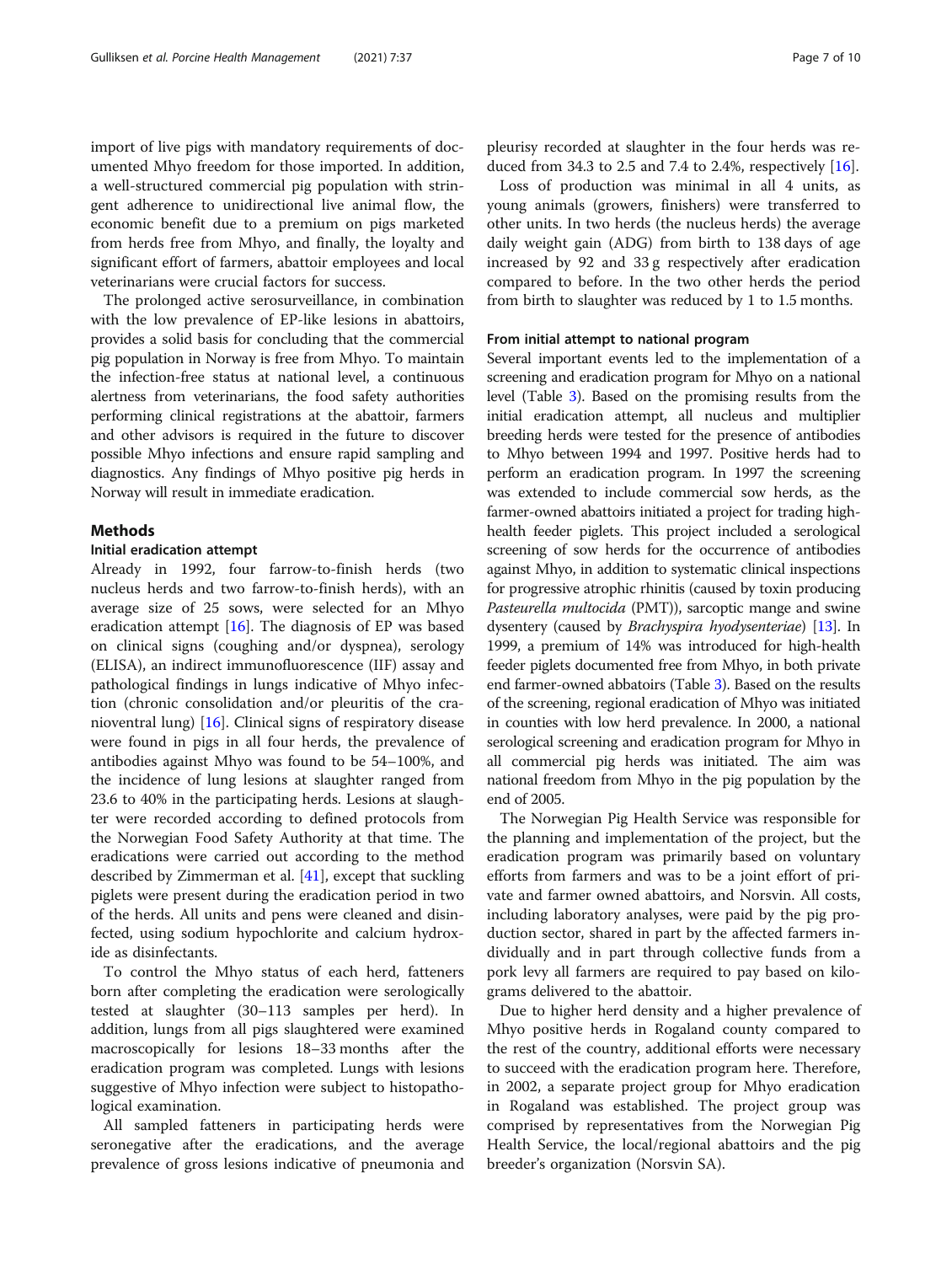<span id="page-7-0"></span>

| Table 3 Events in the national screening and eradication program for Mycoplasma hyopneumoniae (Mhyo in the Norwegian pig |  |  |  |  |  |
|--------------------------------------------------------------------------------------------------------------------------|--|--|--|--|--|
| population                                                                                                               |  |  |  |  |  |

| Year      | Important events                                                                                                                                                                                                                       |  |  |  |
|-----------|----------------------------------------------------------------------------------------------------------------------------------------------------------------------------------------------------------------------------------------|--|--|--|
| 1992      | Initial eradication attempts successfully performed in four farrow-to-finnish herds                                                                                                                                                    |  |  |  |
| 1994-1997 | Screening and eradication of Mhyo in nucleus and multiplier herds                                                                                                                                                                      |  |  |  |
| 1997      | The farmer-owned abattoirs initiate a project for trading high-health feeder piglets.                                                                                                                                                  |  |  |  |
| 1998      | All nucleus and multiplier herds free from Mhyo by the end of the year.<br>Regional eradication of Mhyo in commercial herds is initiated in counties with low herd prevalence of Mhyo (Vestfold, Telemark,<br>Buskerud and Trøndelag). |  |  |  |
| 1999      | A premium of 14% is introduced for high-health feeder piglets documented free from Mhyo, toxinproducing Pasteurella multocida,<br>Sarcoptes scabiei and Brachyspira hyodysenteriae in both private end farmer-owned abbatoirs.         |  |  |  |
| 2000      | National eradication program with the aim of freedom from Mhyo in the entire pig population by the end of 2005 is decided.                                                                                                             |  |  |  |
| 2001      | Action plan with the aim of known Mhyo status in all sow herds before the end of 2002 is decided.                                                                                                                                      |  |  |  |
| 2002      | Mycoplasma project Rogaland is initiated.                                                                                                                                                                                              |  |  |  |
| 2004      | All herds in 9 of 18 counties free from Mhyo (Table 1)<br>Large multiplier herd in Rogaland reinfected.                                                                                                                                |  |  |  |
| 2006      | A deduction of 100 NOK per finisher pig slaughtered from herds not yet declared free from Mhyo is implemented by all abattoirs.<br>All sow herds tested free from Mhyo by the end of the year.                                         |  |  |  |
| 2007      | Retesting of all sow herds in Rogaland county.<br>October: New reinfection in the multiplier herd in Rogaland including five contact herds.                                                                                            |  |  |  |
| 2008      | Retesting of all pig herds in Rogaland.<br>April: A sow pool system tested positive, eradication performed by total depopulation and repopulated with pigs from herds<br>documented free from Mhyo                                     |  |  |  |
| 2009      | First year without any Mhyo positive samples<br>National surveillance program for Mhyo is initiated                                                                                                                                    |  |  |  |

Legend: Important events in the development, implementation and the final success of a national screening and eradication program for Mycoplasma hyopneumoniae (Mhyo) in the Norwegian pig population

#### Screening and eradication

In nucleus and multiplier breeding herds, blood samples from 60 and 40 conveniently sampled fatteners or sows from each herd, respectively were collected [[19](#page-9-0)]. In other herd categories, at least 20 blood samples from fatteners or 20 blood- or colostrum samples from sows were collected [[20](#page-9-0)]. The samples were analyzed by a monoclonal blocking enzyme-linked immunosorbent assay (ELISA; Mycoplasma hyopneumoniae ELISA, DAKO®, Denmark) according to the manufacturers' instructions [\[37\]](#page-9-0). All analyses were performed at the Norwegian Veterinary Institute.

If all samples were found negative, the herd was classified as free from Mhyo. All herds with three or more positive samples were defined as positive. In herds with one or two positive samples, new samples were collected, and the herd was retested before the conclusion on Mhyo status was made.

All herds defined as positive for Mhyo, were contacted by an advisor or veterinarian from their abattoir to plan the eradication, at least 6 months before scheduled startup. Each eradication was thoroughly planned to minimize the production losses during the eradication period. Before eradication was initiated, the risk of reinfection from neighboring farms or transport vehicles was considered. The inseminations were planned to avoid farrowing in a period of at least 4, and preferably 6 weeks.

A partial depopulation program according to the Swiss method [\[41](#page-9-0)], was initiated in Mhyo positive sow herds. All pigs under the age of 10 months (suckling piglets, weaners, growers and fatteners) were removed from the infected herds. For a period of 14 days, only breeding animals (sows and boars) of more than 10 months of age, clinically free from EP were present in the herd. All breeding animals were medicated with tiamulin (then Tiamutin™, now Denagard™, Elanco) with 120 ppm (10 ml Tiamutin™, 125 mg/ml per 10 l/water), a dose equivalent to 6 to10 mg tiamulin/kg bodyweight for 14 days through the drinking water or by feeding a medicated liquid feed [[16\]](#page-9-0). Pigs getting ill during the eradication period were either removed from the herd or treated with Tiamutin™ injectable (1 ml per 20 kg BW).

All units and pens were cleaned and disinfected, using sodium hypochlorite or potassium peroxymonosulfate (Virkon S®) as disinfectants. Cleaning and disinfection were preferably performed in empty units. The herds were restocked by the medicated sows and piglets born after completed eradication. In the great majority of positive herds, the eradication was performed according to this protocol, but in a few farms suckling piglets younger than 3 weeks of age were present during the eradication period. Also, in some of the Mhyo positive herds the farmer decided to discontinue the pig production.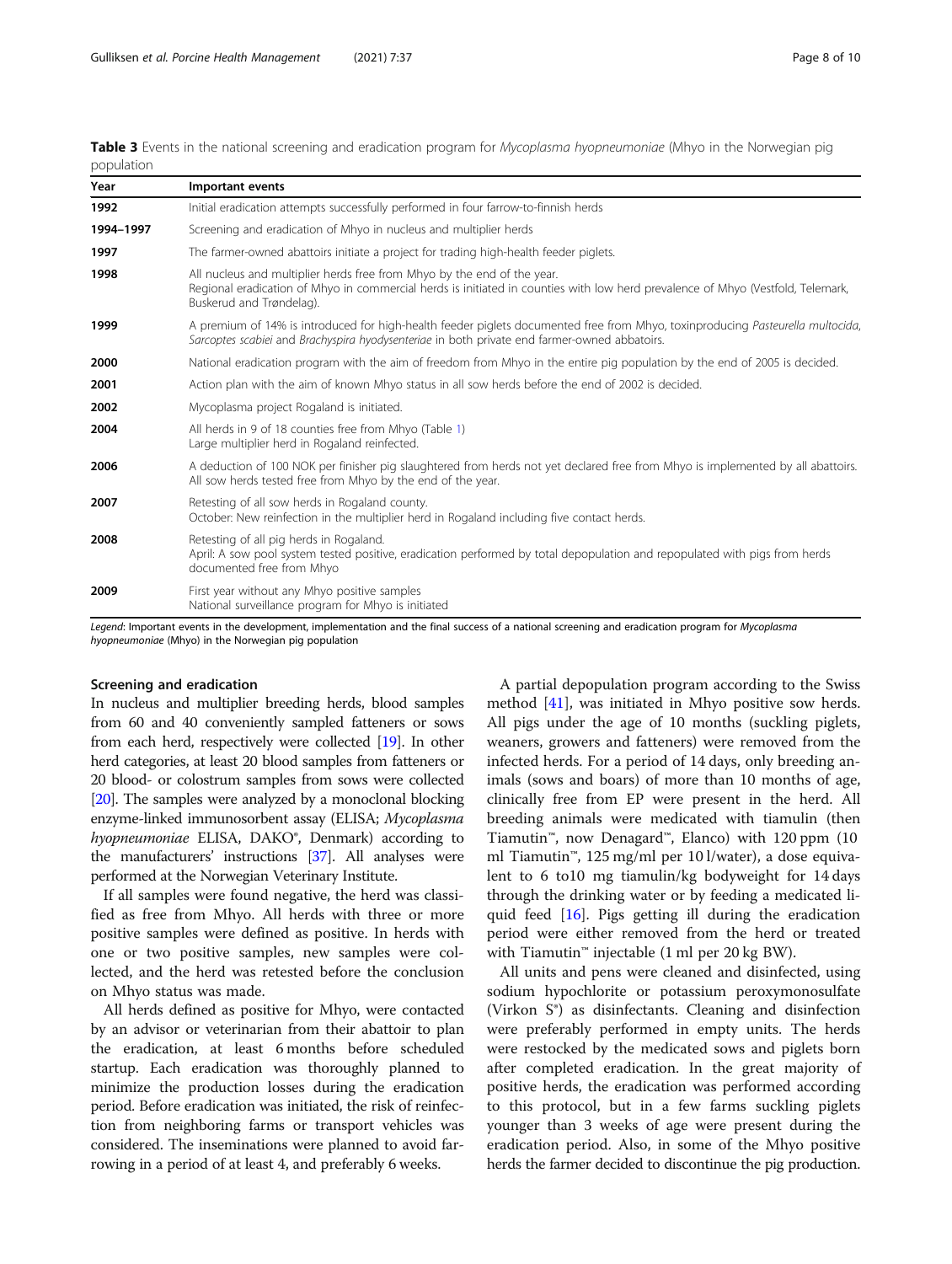<span id="page-8-0"></span>In Mhyo positive finisher herds, total depopulation by slaughtering finished pigs was performed, followed by cleaning and disinfection as described above.

To confirm freedom from Mhyo after eradication, all herds were retested by analyzing blood or colostrum samples from 10 pigs and/or sows twice a year, in total 20 samples per herd. Additional sampling was performed in herds with clinical symptoms of respiratory disease and in herds where the prevalence of gross lesions indicative of pneumonia and pleurisy recorded at slaughter was high.

#### Surveillance program

Since 1997, all nucleus and multiplier herds have been tested for the occurrence of antibodies against Mhyo, based on blood or colostrum samples from at least ten pigs in each herd twice a year  $[19]$  $[19]$  $[19]$ . The number of nucleus- and multiplier herds varies from year to year and have been reduced from 194 in 1997 to 80 in 2019. Pigs in these herds are also clinically controlled for signs of respiratory disease at least three times per year by the herd veterinarian. All recordings from the visits are reported through a digital health recording system owned by the abattoirs.

Since 2009, all sow pool systems and samples collected from other herd categories (integrated herds and pigletproducing herds) have also been analyzed for antibodies against Mhyo. The testing performed until 2011 was organized by the Norwegian Pig Health Service. From 2012, the samples have been collected through the Surveillance Program for Specific Viral Infections in Swine Herds in Norway, implemented by the Norwegian Food Safety Authority (NFSA) [7]. Plucks from all slaughtered pigs are screened by personnel from the NFSA for gross lesions indicative of pneumonia and pleurisy at slaughter. Observations of lesions indicating Mhyo infection are immediately followed up by serological examinations in the herds.

Serosurveillance for Mhyo is financed by the Norwegian Pig Health Service and analyses are performed by the Norwegian Veterinary Institute by a monoclonal blocking ELISA, as described above.

#### Acknowledgements

The Authors wish to thank the Norwegian pig producers, the pig breeder's organization (Norsvin SA), abattoir employees and local veterinarians for their loyalty and significant effort during the national Mhyo eradication program. We also wish to thank laboratory personnel at The Norwegian Veterinary Institute for excellent cooperation, both during the eradication program and the subsequent serosurveillance.

#### Authors' contributions

BB, TF, AJ, AS, OK, MG and BL contributed in planning and implementing the national Mycoplasma hyopneumoniae.eradication program. BL and later CAG was responsible for coordinating the serosurveillance and reporting results of the laboratory analysis. SG had the primary responsibility of drafting the manuscript and coordinating subsequent revisions in collaboration with coauthors. All authors contributed to manuscript revisions, interpretation of results, and read and approved the submitted manuscript.

#### Funding

The costs of the laboratory analysis performed during the eradication project were primarily covered by the farmers and by the Norwegian Pig Health Service through collective funds from a pork levy. The abattoirs, Norsvin SA and The Norwegian Veterinary Institute also contributed. The laboratory analysis for Mhyo is financed by the Norwegian Pig Health Service.

#### Availability of data and materials

The datasets used during the current study are available in an anonymized form from the corresponding author on reasonable request.

#### **Declarations**

Ethics approval and consent to participate Not applicable.

#### Consent for publication

Not applicable.

#### Competing interests

The authors declare that they have no competing interests.

#### Author details

1 Norwegian Pig Health Service, Animalia AS, P.O. Box 396, Økern, 0513 Oslo, Norway.<sup>2</sup> Department of Production Animal Clinical Sciences, Faculty of Veterinary Medicine and Biosciences, Norwegian University of Life Sciences (NMBU), P.O. Box 8146, Dep., 0033 Oslo, Norway. <sup>3</sup> Nortura SA, P.O. Box 360, Økern, 0513 Oslo, Norway. <sup>4</sup>The Meat and Poultry Industry National Organisation (KLF), Østensjøveien 39/41, N-0667 Oslo, Norway. <sup>5</sup>Norwegian Veterinary Institute, P.O. Box 750, Sentrum, 0106 Oslo, Norway.

### Received: 3 February 2021 Accepted: 29 April 2021 Published online: 17 May 2021

#### References

- 1. Brun E, Kolltveit N, Mørk J. Management and prevalence of Mycoplasma hyopneumoniae in Norwegian pig herds. (In Norwegian). Proc in Husdyrforsøksmøtet. 2000; 217–20.
- 2. Dee S, Otake S, Oliveira S, Deen J. Evidence of long-distance airborne transport of porcine reproductive and respiratory syndrome virus and Mycoplasma hyopneumoniae. Vet Res. 2009;40(4):39. [https://doi.org/10.1051/](https://doi.org/10.1051/vetres/2009022) [vetres/2009022.](https://doi.org/10.1051/vetres/2009022)
- 3. Falk K, Høie S, Lium B. An abattoir survey of pneumonia and pleuritis in slaughter weight swine from 9 selected herds. III. Serological findings and their relationship to pathomorphological and microbiological findings. Acta Vet Scand. 1991;32(1):79–88. <https://doi.org/10.1186/BF03546999>.
- 4. Gardner A, Willeberg P, Mousing J. Empirical and theoretical evidence for herd size as a risk factor for swine diseases. Anim Health Res Rev. 2002;3(1): 43–55. [https://doi.org/10.1079/AHRR200239.](https://doi.org/10.1079/AHRR200239)
- 5. Goodwin RFW. Apparent reinfection of enzootic pneumonia-free pig herds: search for possible causes. Vet Rec. 1985;116(26):690–4. [https://doi.org/1](https://doi.org/10.1136/vr.116.26.690) [0.1136/vr.116.26.690.](https://doi.org/10.1136/vr.116.26.690)
- 6. Grosse Beilage E, Rohde N, Krieter J. Seroprevalence and risk factors associated with seropositivity in sows from 67 herds in North-West Germany infected with Mycoplasma hyopneumoniae. Prev Vet Med. 2009; 88(4):255–63. <https://doi.org/10.1016/j.prevetmed.2008.10.005>.
- 7. Grøntvedt CA, Nordstoga AB, Hopp P. Surveillance programmes in Norway – viral infections in swine – annual report 2019: Norwegian Veterinary Institute; 2020a. ISSN 1894-5678.
- 8. Grøntvedt CA, Madslien M, Nordstoga A, Hamnes IS, Bergsjø B, Urdahl AM, et al. Wild boar surveillance in Norway 2018–2019: Norwegian Veterinary Institute; 2020b. Report 14. ISSN 1890-3290
- 9. Hege R, Zimmermann W, Scheidegger R, Stärk KD. Incidence of reinfections with Mycoplasma hyopneumoniae and Actinobacillus pleuropneumoniae in pig farms located in respiratory-disease free regions of Switzerland – identification of risk factors. Acta Vet Scand. 2002;40(3):145–56.